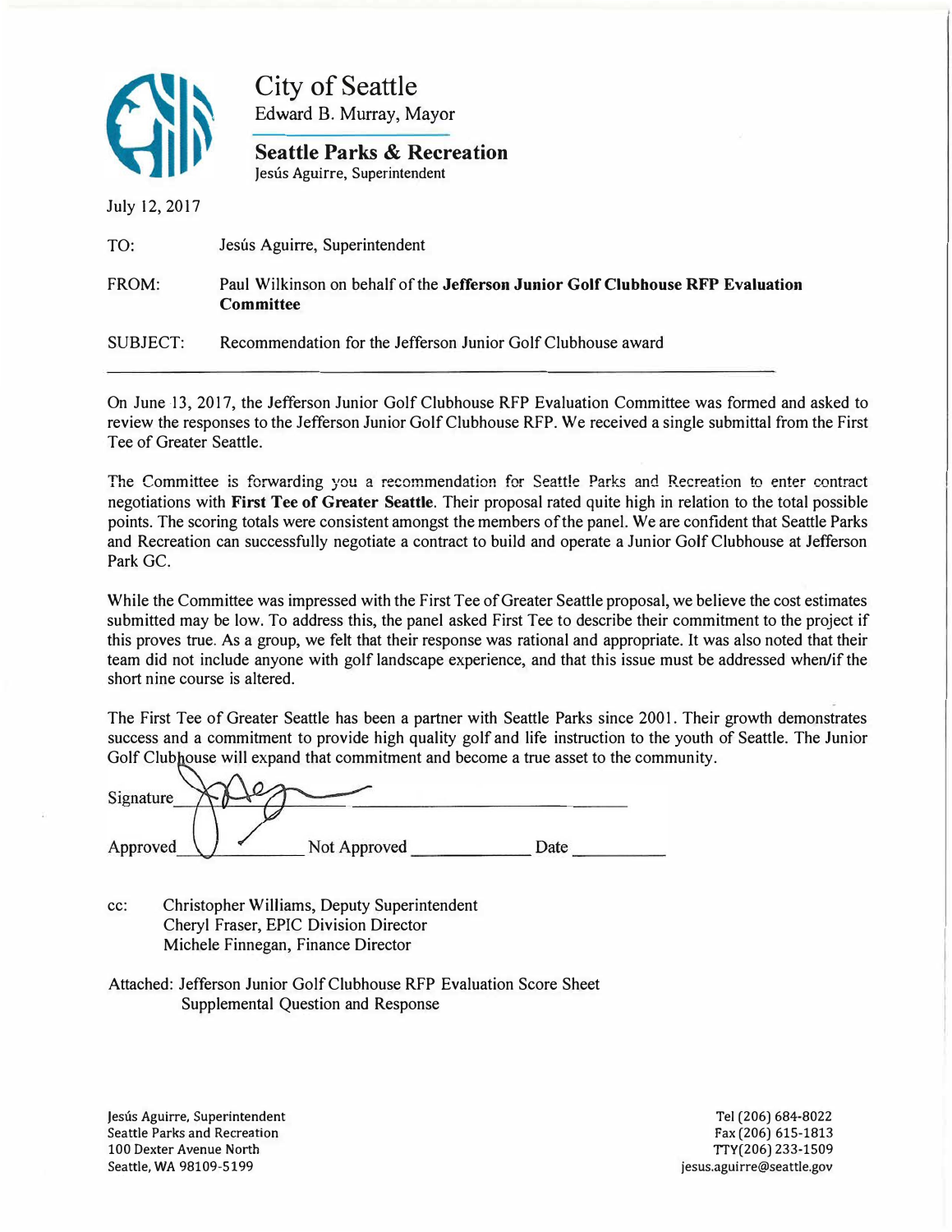PAGE#

## Jefferson Junior Golf Clubhouse RFP Evaluation Score Sheet

| <b>Evaluator</b>        | <b>Office</b>                    | <b>Score</b> |
|-------------------------|----------------------------------|--------------|
| <b>Charles Humphrie</b> | <b>Youth Violence Prevention</b> | 218          |
| Paula Hoff              | <b>Superintendent's Office</b>   | 238          |
| <b>Michael McVicker</b> | <b>Central Budget Office</b>     | 252          |
| Sheila Barker           | <b>City Risk Manager</b>         | 245          |
| <b>Brian Judd</b>       | <b>Magnuson Park Manager</b>     | 223          |
| <b>Paul Wilkinson</b>   | <b>Golf Manager</b>              | 245          |
|                         | <b>Average Score</b>             | 236.8        |
|                         | Possible Score                   | 285          |
|                         | Spread                           | 34           |